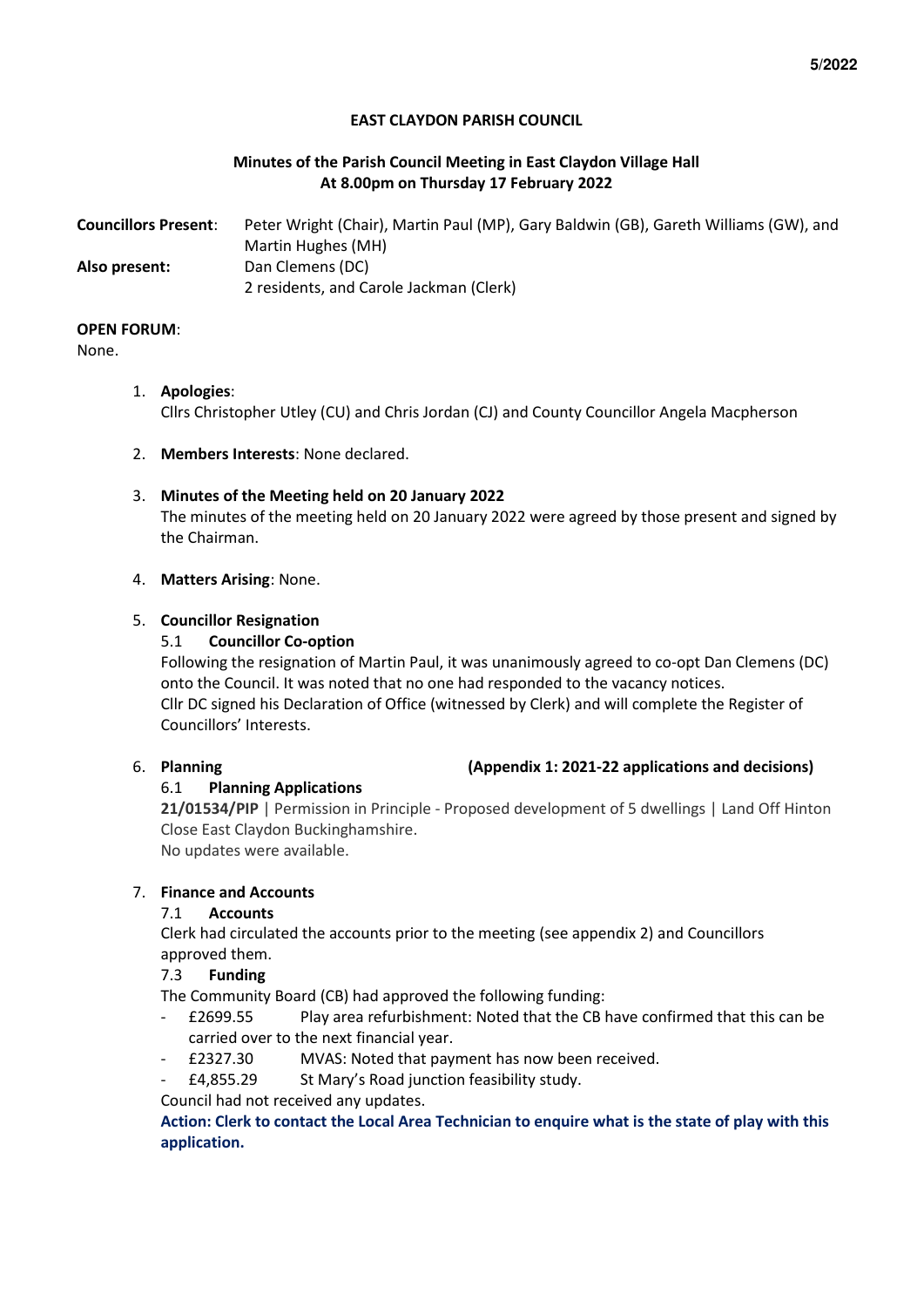## 8. **Village Hall**

Cllr GB reported that:

- The first meeting with 'The Mushroom' committee was held to start discussions about forming one committee with the Village Hall.
- The village hall is financially sound.
- There is still on-going work to complete.

Councillors agreed to pay 50% towards the cost (£790) of an alarm for the Mushroom cellar and bar.

## 9. **Queen's Platinum Jubilee**

Cllr GB reported that:

- The village hall committee seems to be taking the lead in this and a member of the VH committee had started to book events to cover the whole weekend of celebrations including the lighting of a beacon.
- Some events will not be free of charge.
- It had been difficult to encourage other organisations to help.
- A member of the PC should be nominated as lead Councillor.

It was noted that the budget remains at £5K which includes ~£2K for fireworks.

## 10. **Playground**

No updates were available.

#### 11. **School Car Park**

Chair confirmed that:

- He had kept in touch with EWR regarding the proposed project.
- Once the car park is complete it will be a village resource.
- Another meeting with EWR, the school and church diocese is to be arranged.
- Ideas and costs for lighting are required.

Spoil from the car park work could be used to improve the area opposite the village hall.

#### 12. **Roads and Pathways**

#### 12.1 **Triangle Feasibility Study**

See 7.3 above.

#### 12.2 **Verges and Hedges Cut back**

Some verges still need to be cut back.

#### 12.3 **Mud on Road**

It was noted that the mud on the road had been cleared.

Action: Cllr GW to thank Dave Toombes, Preston farms.

#### 12.4 **Sandhill Road Bridge**

It was noted that a safety audit is ongoing.

#### 12.5 **Addison Road closure**

No updates were available.

#### 13. **Community Boards**

It was noted that the £1.3m grant to Bucks Business First had been refused.

#### 14. **EWR/HS2**

It was noted that:

- An accident on Sandhill Road is being investigated.
- There appears to be no commitment or updates regarding any road repairs on completion of EWR/HS2 work in the area.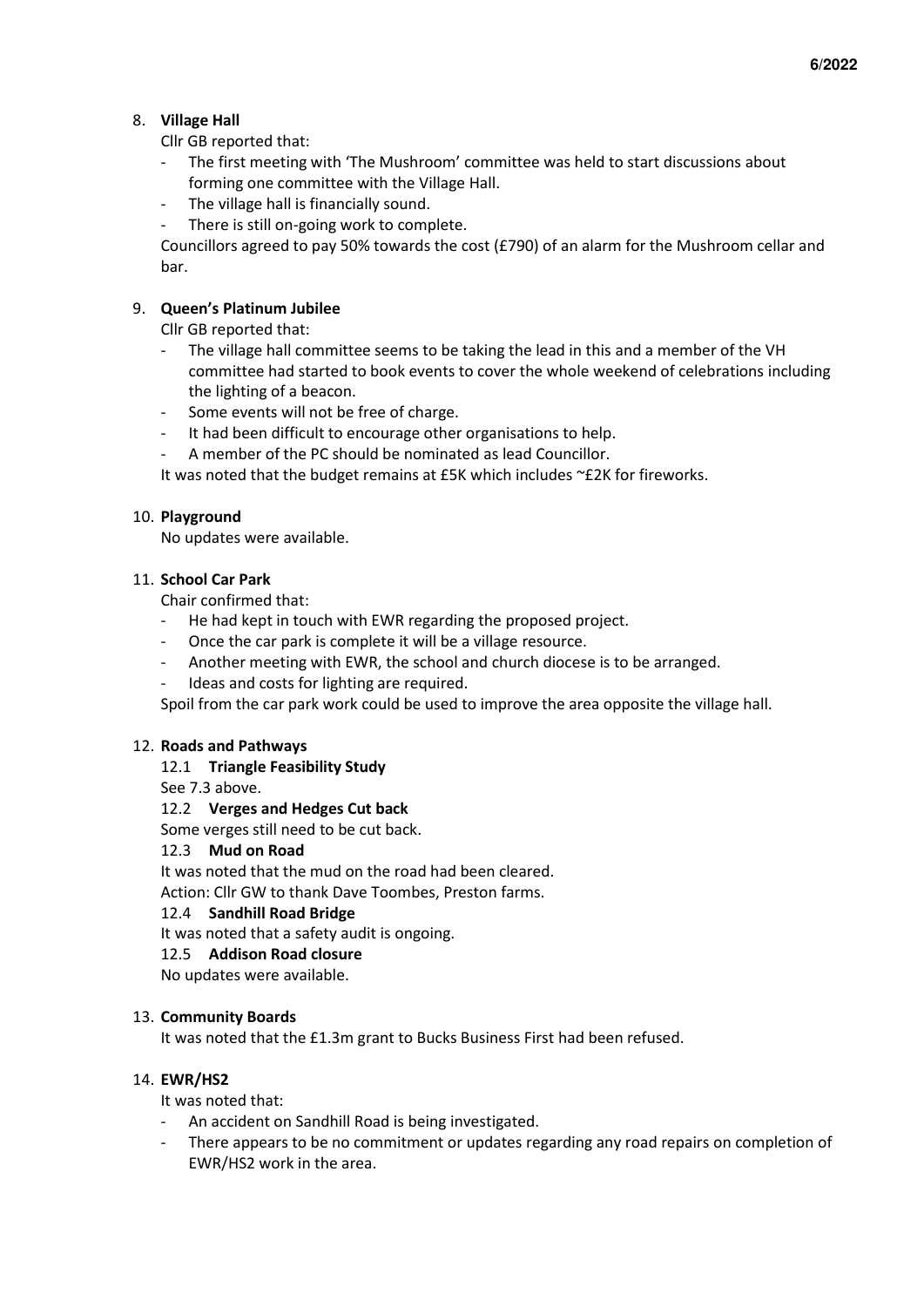## 15. **Clock Tower**

Cllr DC confirmed that the maintenance on the clock would be carried out when the weather improves. It was noted that the chimes are out of sync.

## 16. **Litter Pick**

It was noted that:

- The litter pick will be held on Saturday 26 February.
- The Mushroom bar will be open.
- Council agreed to finance refreshments for those who help.

**Action: Clerk to collect rubbish bags and litter pickers from Transport for Bucks and to report the rubbish dumped on the layby adjacent to Claydon Lakes.** 

#### 17. **General Correspondence**

All relevant email correspondence had been forwarded to Councillors.

## 18. **Any Other Business**

## 18.1 **Claydon Estate Festivals**

It was noted that two Festivals are being held at the Claydon Estate on 17/19 June and 26/28 August.

## 18.2 **Path Clearance**

A resident had asked that the debris from the recent hedge cutting along the Church path is cleared as it was a danger to dogs.

Clerk reported that she had reported this on FixMyStreet. Cllr GW agreed to use his leaf blower to clear the debris.

#### 18.3 **Pedestrian Sign**

Cllr GB reported that a Pedestrian sign was needed for Orchard Way and Councillors agreed that he should purchase one.

#### 18.4 **Speed watch**

It was noted that speed watch had been re-vamped, and it was suggested that a pilot was held. It was noted that the speed watch was now being taken seriously by Thames Valley Police (TVP), with a specialist officer driving it forward. We need to register to ensure our findings are actioned by TVP with full follow up enforcement.

#### 19. **Date of Next meeting**

The next meeting will be held at **8pm on Thursday 17 March 2022** in the village hall.

Chair closed the meeting at 9.20.